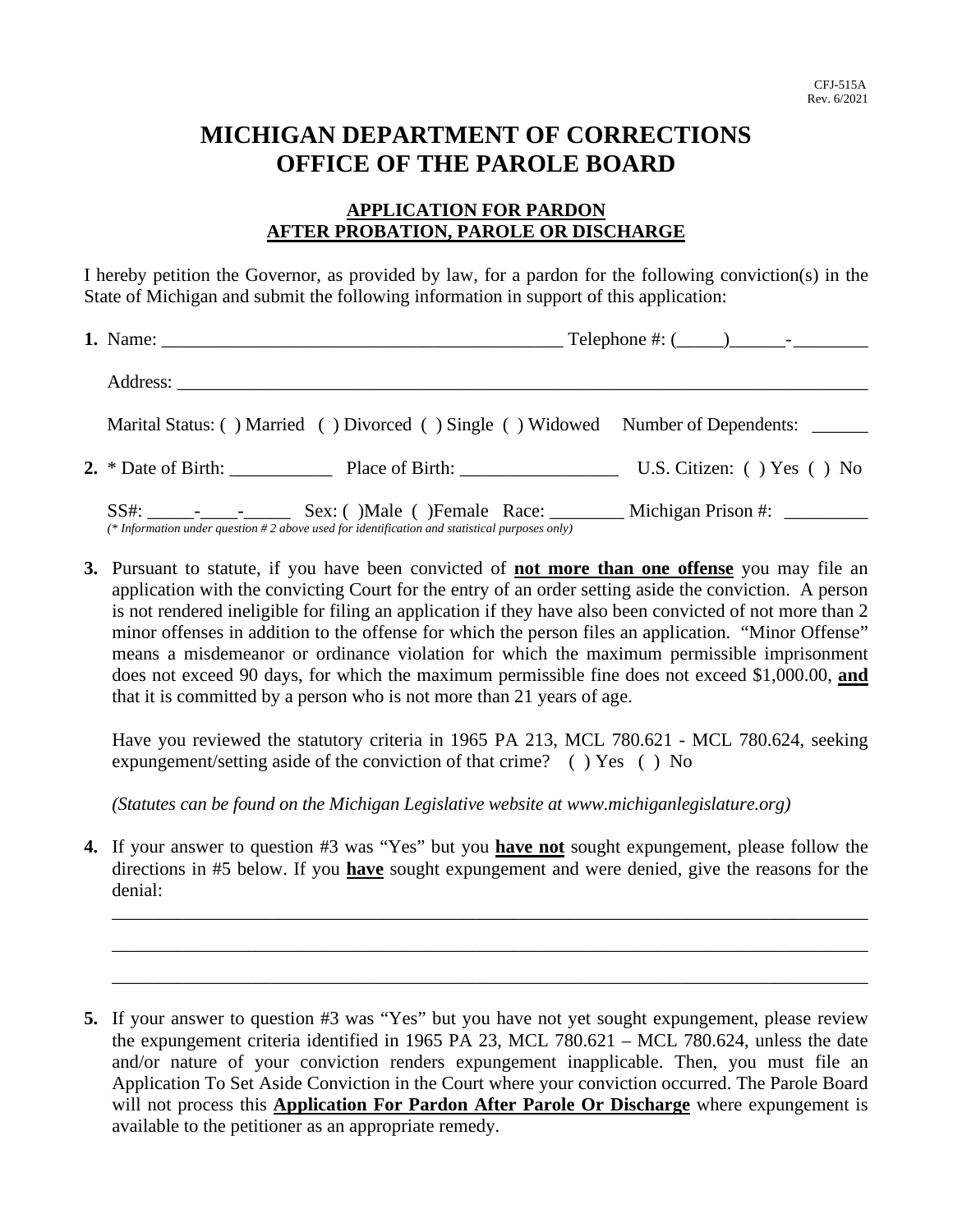**6.** State in full every other name by which you have been known, including the name under which you were convicted, the reason for your use of another name, and the dates during which you were so known (*i.e.* include your maiden name, name by a former marriage, aliases, and nicknames):

\_\_\_\_\_\_\_\_\_\_\_\_\_\_\_\_\_\_\_\_\_\_\_\_\_\_\_\_\_\_\_\_\_\_\_\_\_\_\_\_\_\_\_\_\_\_\_\_\_\_\_\_\_\_\_\_\_\_\_\_\_\_\_\_\_\_\_\_\_\_\_\_\_\_\_\_\_\_\_\_\_

\_\_\_\_\_\_\_\_\_\_\_\_\_\_\_\_\_\_\_\_\_\_\_\_\_\_\_\_\_\_\_\_\_\_\_\_\_\_\_\_\_\_\_\_\_\_\_\_\_\_\_\_\_\_\_\_\_\_\_\_\_\_\_\_\_\_\_\_\_\_\_\_\_\_\_\_\_\_\_\_\_

\_\_\_\_\_\_\_\_\_\_\_\_\_\_\_\_\_\_\_\_\_\_\_\_\_\_\_\_\_\_\_\_\_\_\_\_\_\_\_\_\_\_\_\_\_\_\_\_\_\_\_\_\_\_\_\_\_\_\_\_\_\_\_\_\_\_\_\_\_\_\_\_\_\_\_\_\_\_\_\_\_

**7.** List the title of the crime(s) for each Michigan conviction **for which you are requesting a pardon**, stating whether it was a felony (F) or misdemeanor (M) *(example: Home Invasion (F); Retail Fraud (M)),* and provide the additional information. *Note: The convictions listed must match the information on the required State of Michigan criminal records documentation (ICHAT).* 

|     | <b>Crime Title</b><br>(felony $(F)$ or<br>misdemeanor(M) | <b>Sentence</b><br>(length of jail/prison term, fine,<br>probation, etc.)<br>& Date of Sentence | <b>Court Name &amp; Location</b><br>(District Ct. & City or Circuit Ct.<br>& County) (examples: 36 <sup>th</sup> Dist. Ct.<br>$-$ Detroit; 13th Circuit Ct. $-$<br>Leelanau County) | Judge<br>(name)<br>& Docket Number | <b>Discharge</b><br>Date |
|-----|----------------------------------------------------------|-------------------------------------------------------------------------------------------------|-------------------------------------------------------------------------------------------------------------------------------------------------------------------------------------|------------------------------------|--------------------------|
| (1) |                                                          |                                                                                                 |                                                                                                                                                                                     |                                    |                          |
| (2) |                                                          |                                                                                                 |                                                                                                                                                                                     |                                    |                          |
| (3) |                                                          |                                                                                                 |                                                                                                                                                                                     |                                    |                          |
| (4) |                                                          |                                                                                                 |                                                                                                                                                                                     |                                    |                          |

Have you attached the **required ICHAT** that can be obtained electronically from the Michigan State Police website (https://apps.michigan.gov/Home/Login)? ( )Yes ( ) No

If you selected "No", the application will not be processed.

**8.** Provide a complete and detailed account of **each conviction** listed under #7 above, for which you seek a pardon. Number each description in the same order as the crime is listed above. Describe all relevant factual circumstances. Attach additional pages if necessary to provide a full account:

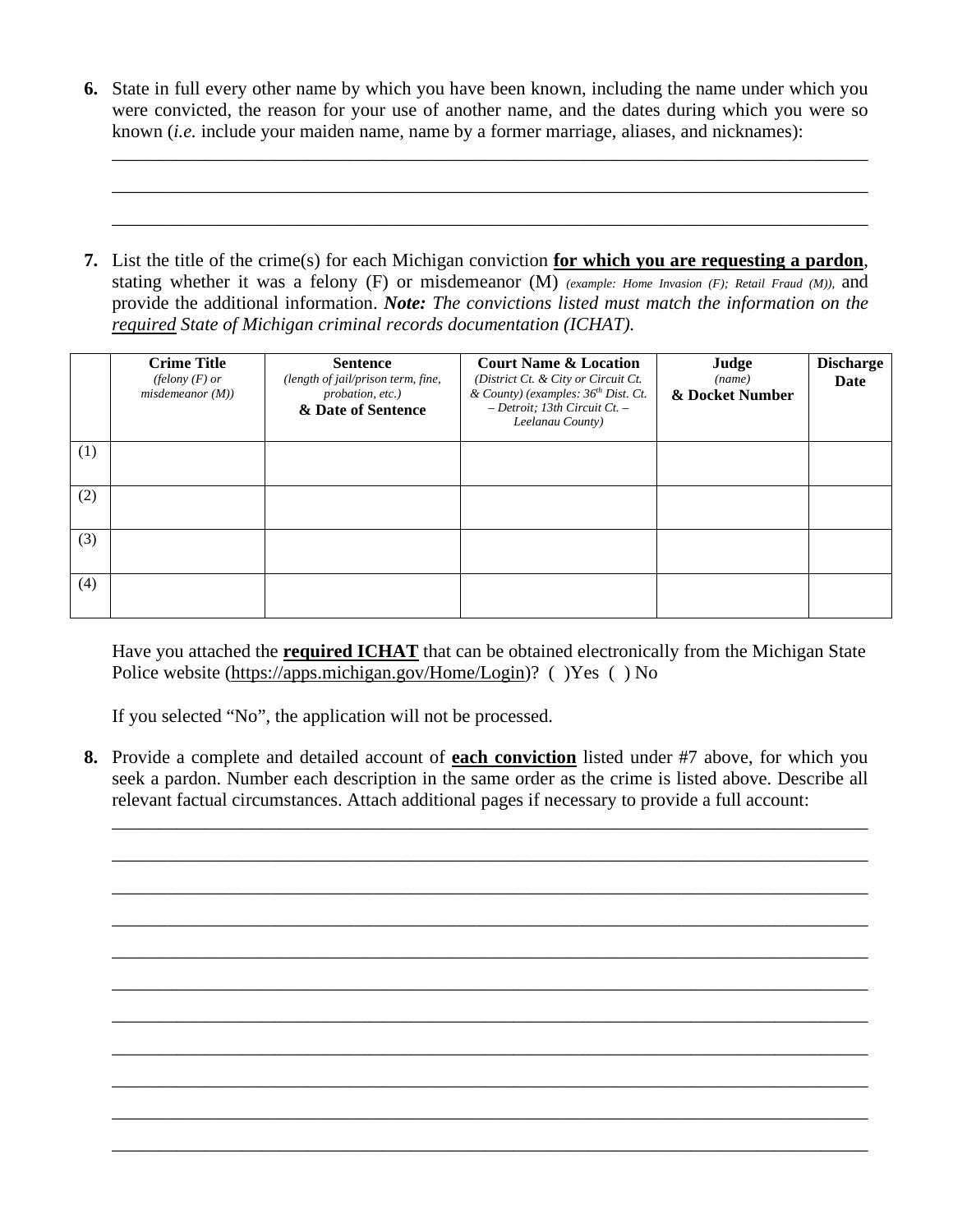- **9.** Do you have **any additional criminal convictions** (juvenile or adult) other than those listed under #7 above? ( )Yes ( ) No
- **10.** If the answer to #9 is "Yes," list the title of the crime for each conviction, stating whether it was a felony (F) or misdemeanor (M) *(example: Home Invasion (F); Retail Fraud (M))*, and provide the following information. *Note: The convictions listed must match the information on the required State of Michigan criminal records documentation (ICHAT).*

|     | <b>Crime Title</b><br>(felony $(F)$ or<br>misdemeanor(M)) | <b>Sentence</b><br>(length of jail/prison term, fine,<br>probation, etc.)<br>& Date of Sentence | <b>Court Name &amp; Location</b><br>(District Ct. & City or Circuit Ct.<br>& County, Federal District)<br>(examples: 36 <sup>th</sup> Dist. Ct. - Detroit;<br>13th Circuit Ct. - Leelanau County;<br>U.S.Dist.Ct.Western<br>Dist.MI.)(Include State if other<br>than Michigan) | Judge<br>(name)<br>& Docket Number | <b>Discharge</b><br>Date |
|-----|-----------------------------------------------------------|-------------------------------------------------------------------------------------------------|--------------------------------------------------------------------------------------------------------------------------------------------------------------------------------------------------------------------------------------------------------------------------------|------------------------------------|--------------------------|
| (1) |                                                           |                                                                                                 |                                                                                                                                                                                                                                                                                |                                    |                          |
| (2) |                                                           |                                                                                                 |                                                                                                                                                                                                                                                                                |                                    |                          |
| (3) |                                                           |                                                                                                 |                                                                                                                                                                                                                                                                                |                                    |                          |
| (4) |                                                           |                                                                                                 |                                                                                                                                                                                                                                                                                |                                    |                          |

- **11.** Do you have any pending criminal charges in any jurisdiction? ( ) Yes ( ) No
- **12.** If the answer to # 11 is "Yes", list the charges, location of the charges and explain the circumstances:

\_\_\_\_\_\_\_\_\_\_\_\_\_\_\_\_\_\_\_\_\_\_\_\_\_\_\_\_\_\_\_\_\_\_\_\_\_\_\_\_\_\_\_\_\_\_\_\_\_\_\_\_\_\_\_\_\_\_\_\_\_\_\_\_\_\_\_\_\_\_\_\_\_\_\_\_\_\_\_

\_\_\_\_\_\_\_\_\_\_\_\_\_\_\_\_\_\_\_\_\_\_\_\_\_\_\_\_\_\_\_\_\_\_\_\_\_\_\_\_\_\_\_\_\_\_\_\_\_\_\_\_\_\_\_\_\_\_\_\_\_\_\_\_\_\_\_\_\_\_\_\_\_\_\_\_\_\_\_

\_\_\_\_\_\_\_\_\_\_\_\_\_\_\_\_\_\_\_\_\_\_\_\_\_\_\_\_\_\_\_\_\_\_\_\_\_\_\_\_\_\_\_\_\_\_\_\_\_\_\_\_\_\_\_\_\_\_\_\_\_\_\_\_\_\_\_\_\_\_\_\_\_\_\_\_\_\_\_

\_\_\_\_\_\_\_\_\_\_\_\_\_\_\_\_\_\_\_\_\_\_\_\_\_\_\_\_\_\_\_\_\_\_\_\_\_\_\_\_\_\_\_\_\_\_\_\_\_\_\_\_\_\_\_\_\_\_\_\_\_\_\_\_\_\_\_\_\_\_\_\_\_\_\_\_\_\_\_

**13.** Provide the following information on all schools you have attended, starting with high school:

|     | <b>School Name</b> | Location | <b>Dates Attended</b> | <b>Degrees/Diplomas</b><br>Awarded |
|-----|--------------------|----------|-----------------------|------------------------------------|
| (1) |                    |          |                       |                                    |
| (2) |                    |          |                       |                                    |
| (3) |                    |          |                       |                                    |
| (4) |                    |          |                       |                                    |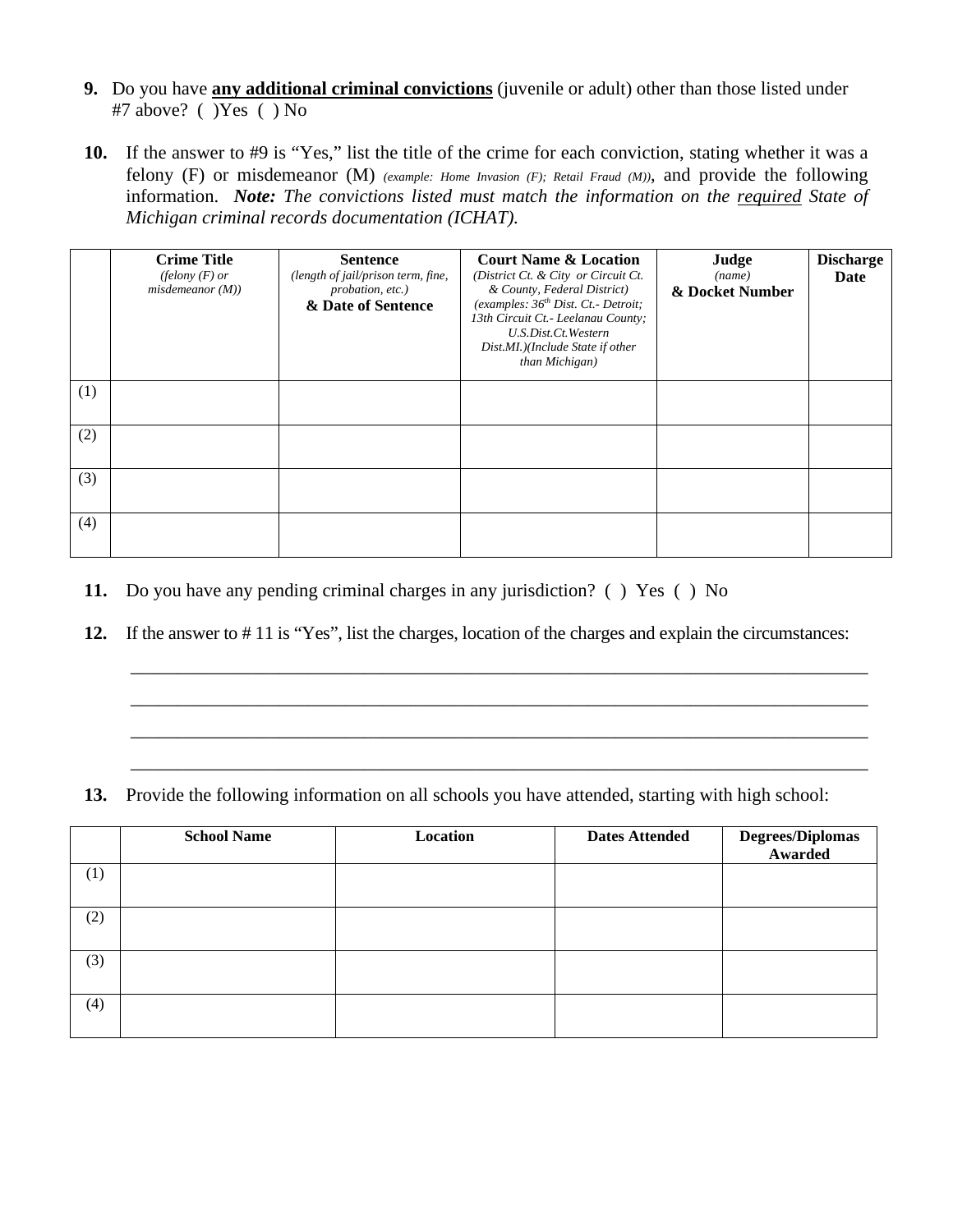**14.** List all periods of employment and unemployment since the conviction or release from incarceration on the most recent crime you are seeking a pardon for, beginning with the present and working backward. All time periods must be accounted for. For any periods of unemployment, list your means of support:

|     | Employer | <b>Address &amp; Phone #</b> | Type of<br><b>Work/Position</b> | <b>Start/End</b><br><b>Date</b> | <b>Reason for</b><br>Leaving |
|-----|----------|------------------------------|---------------------------------|---------------------------------|------------------------------|
| (1) |          |                              |                                 |                                 |                              |
| (2) |          |                              |                                 |                                 |                              |
| (3) |          |                              |                                 |                                 |                              |
| (4) |          |                              |                                 |                                 |                              |
| (5) |          |                              |                                 |                                 |                              |
| (6) |          |                              |                                 |                                 |                              |
| (7) |          |                              |                                 |                                 |                              |
| (8) |          |                              |                                 |                                 |                              |

- **15.** Have you ever served in the Armed Forces of the United States? ( ) Yes ( ) No
- **16.** If the answer to #15 is "Yes", please provide the following information and a copy of your DD214:

Dates of Service: \_\_\_\_\_\_\_\_\_\_\_\_\_\_\_\_\_\_\_\_\_\_\_\_\_\_\_ Branch(es): \_\_\_\_\_\_\_\_\_\_\_\_\_\_\_\_\_\_\_\_\_\_\_\_\_\_

Serial Number: \_\_\_\_\_\_\_\_\_\_\_\_\_\_\_\_\_\_\_\_ Type of Discharge & Date: \_\_\_\_\_\_\_\_\_\_\_\_\_\_\_\_\_\_\_\_\_\_\_

Decorations (if any):  $\Box$ 

**17.** If you were other than honorably discharged, describe in detail the factual circumstances surrounding your discharge:

- **18.** Have you ever been denied any type of business or professional license, had any such license revoked, or had reinstatement of any such license denied? ( ) Yes ( ) No
- \_\_\_\_\_\_\_\_\_\_\_\_\_\_\_\_\_\_\_\_\_\_\_\_\_\_\_\_\_\_\_\_\_\_\_\_\_\_\_\_\_\_\_\_\_\_\_\_\_\_\_\_\_\_\_\_\_\_\_\_\_\_\_\_\_\_\_\_\_\_\_\_\_\_\_\_\_\_\_ \_\_\_\_\_\_\_\_\_\_\_\_\_\_\_\_\_\_\_\_\_\_\_\_\_\_\_\_\_\_\_\_\_\_\_\_\_\_\_\_\_\_\_\_\_\_\_\_\_\_\_\_\_\_\_\_\_\_\_\_\_\_\_\_\_\_\_\_\_\_\_\_\_\_\_\_\_\_\_ \_\_\_\_\_\_\_\_\_\_\_\_\_\_\_\_\_\_\_\_\_\_\_\_\_\_\_\_\_\_\_\_\_\_\_\_\_\_\_\_\_\_\_\_\_\_\_\_\_\_\_\_\_\_\_\_\_\_\_\_\_\_\_\_\_\_\_\_\_\_\_\_\_\_\_\_\_\_\_ \_\_\_\_\_\_\_\_\_\_\_\_\_\_\_\_\_\_\_\_\_\_\_\_\_\_\_\_\_\_\_\_\_\_\_\_\_\_\_\_\_\_\_\_\_\_\_\_\_\_\_\_\_\_\_\_\_\_\_\_\_\_\_\_\_\_\_\_\_\_\_\_\_\_\_\_\_\_\_ \_\_\_\_\_\_\_\_\_\_\_\_\_\_\_\_\_\_\_\_\_\_\_\_\_\_\_\_\_\_\_\_\_\_\_\_\_\_\_\_\_\_\_\_\_\_\_\_\_\_\_\_\_\_\_\_\_\_\_\_\_\_\_\_\_\_\_\_\_\_\_\_\_\_\_\_\_\_\_ \_\_\_\_\_\_\_\_\_\_\_\_\_\_\_\_\_\_\_\_\_\_\_\_\_\_\_\_\_\_\_\_\_\_\_\_\_\_\_\_\_\_\_\_\_\_\_\_\_\_\_\_\_\_\_\_\_\_\_\_\_\_\_\_\_\_\_\_\_\_\_\_\_\_\_\_\_\_\_ \_\_\_\_\_\_\_\_\_\_\_\_\_\_\_\_\_\_\_\_\_\_\_\_\_\_\_\_\_\_\_\_\_\_\_\_\_\_\_\_\_\_\_\_\_\_\_\_\_\_\_\_\_\_\_\_\_\_\_\_\_\_\_\_\_\_\_\_\_\_\_\_\_\_\_\_\_\_\_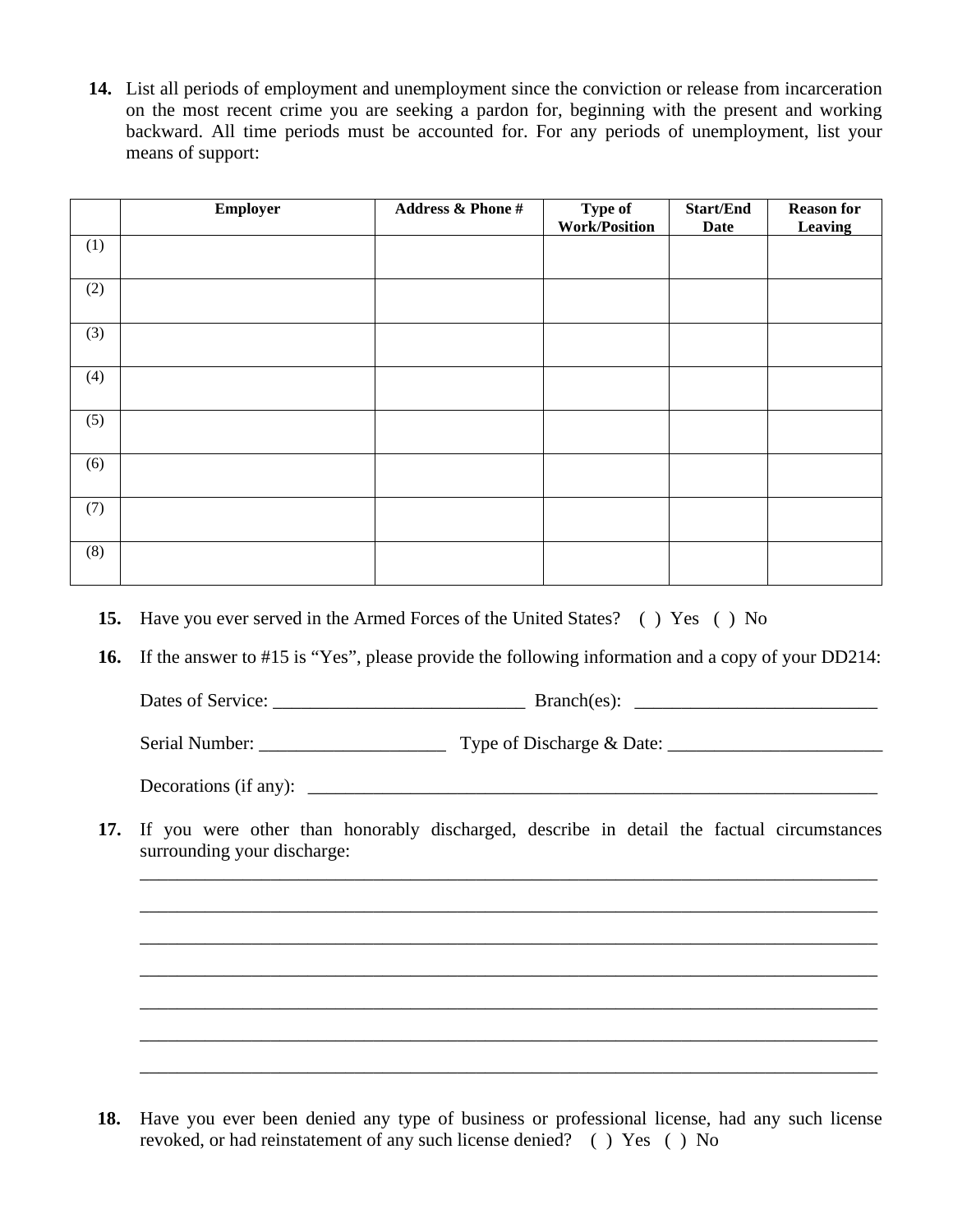**19.** If the answer to #18 is "Yes", state the nature of the license and the circumstances surrounding action taken:

\_\_\_\_\_\_\_\_\_\_\_\_\_\_\_\_\_\_\_\_\_\_\_\_\_\_\_\_\_\_\_\_\_\_\_\_\_\_\_\_\_\_\_\_\_\_\_\_\_\_\_\_\_\_\_\_\_\_\_\_\_\_\_\_\_\_\_\_\_\_\_\_\_\_\_\_\_\_\_



**20.** Describe any charitable or civic activities in which you have been engaged, awards you have been presented or contributions you have made to the community, since the most recent conviction for which you are seeking a pardon. You may include the names of any organization(s) in which you have participated, the time periods of your participation, your role in these activities, and the name, phone number and address of any person from each organization who is familiar with your involvement:

\_\_\_\_\_\_\_\_\_\_\_\_\_\_\_\_\_\_\_\_\_\_\_\_\_\_\_\_\_\_\_\_\_\_\_\_\_\_\_\_\_\_\_\_\_\_\_\_\_\_\_\_\_\_\_\_\_\_\_\_\_\_\_\_\_\_\_\_\_\_\_\_\_\_\_\_\_\_\_

\_\_\_\_\_\_\_\_\_\_\_\_\_\_\_\_\_\_\_\_\_\_\_\_\_\_\_\_\_\_\_\_\_\_\_\_\_\_\_\_\_\_\_\_\_\_\_\_\_\_\_\_\_\_\_\_\_\_\_\_\_\_\_\_\_\_\_\_\_\_\_\_\_\_\_\_\_\_\_

\_\_\_\_\_\_\_\_\_\_\_\_\_\_\_\_\_\_\_\_\_\_\_\_\_\_\_\_\_\_\_\_\_\_\_\_\_\_\_\_\_\_\_\_\_\_\_\_\_\_\_\_\_\_\_\_\_\_\_\_\_\_\_\_\_\_\_\_\_\_\_\_\_\_\_\_\_\_\_

\_\_\_\_\_\_\_\_\_\_\_\_\_\_\_\_\_\_\_\_\_\_\_\_\_\_\_\_\_\_\_\_\_\_\_\_\_\_\_\_\_\_\_\_\_\_\_\_\_\_\_\_\_\_\_\_\_\_\_\_\_\_\_\_\_\_\_\_\_\_\_\_\_\_\_\_\_\_\_

\_\_\_\_\_\_\_\_\_\_\_\_\_\_\_\_\_\_\_\_\_\_\_\_\_\_\_\_\_\_\_\_\_\_\_\_\_\_\_\_\_\_\_\_\_\_\_\_\_\_\_\_\_\_\_\_\_\_\_\_\_\_\_\_\_\_\_\_\_\_\_\_\_\_\_\_\_\_\_

\_\_\_\_\_\_\_\_\_\_\_\_\_\_\_\_\_\_\_\_\_\_\_\_\_\_\_\_\_\_\_\_\_\_\_\_\_\_\_\_\_\_\_\_\_\_\_\_\_\_\_\_\_\_\_\_\_\_\_\_\_\_\_\_\_\_\_\_\_\_\_\_\_\_\_\_\_\_\_

**21.** State your reasons for seeking a pardon. Include **specific** information on how your life has been negatively impacted by the convictions for which you are seeking a pardon. Attach any documentation you have supporting your claim. *(Examples include but are not limited to employment, denial of entry in the military, education, impact on family life, housing, volunteerism, etc.)*. If you are seeking a pardon in order to avoid deportation, please attach all relevant documentation supporting your immigration status, including any order(s) or documents issued by the U.S. Citizenship and Immigration Services and/or Homeland Security.

\_\_\_\_\_\_\_\_\_\_\_\_\_\_\_\_\_\_\_\_\_\_\_\_\_\_\_\_\_\_\_\_\_\_\_\_\_\_\_\_\_\_\_\_\_\_\_\_\_\_\_\_\_\_\_\_\_\_\_\_\_\_\_\_\_\_\_\_\_\_\_\_\_\_\_\_\_\_\_

\_\_\_\_\_\_\_\_\_\_\_\_\_\_\_\_\_\_\_\_\_\_\_\_\_\_\_\_\_\_\_\_\_\_\_\_\_\_\_\_\_\_\_\_\_\_\_\_\_\_\_\_\_\_\_\_\_\_\_\_\_\_\_\_\_\_\_\_\_\_\_\_\_\_\_\_\_\_\_

\_\_\_\_\_\_\_\_\_\_\_\_\_\_\_\_\_\_\_\_\_\_\_\_\_\_\_\_\_\_\_\_\_\_\_\_\_\_\_\_\_\_\_\_\_\_\_\_\_\_\_\_\_\_\_\_\_\_\_\_\_\_\_\_\_\_\_\_\_\_\_\_\_\_\_\_\_\_\_

\_\_\_\_\_\_\_\_\_\_\_\_\_\_\_\_\_\_\_\_\_\_\_\_\_\_\_\_\_\_\_\_\_\_\_\_\_\_\_\_\_\_\_\_\_\_\_\_\_\_\_\_\_\_\_\_\_\_\_\_\_\_\_\_\_\_\_\_\_\_\_\_\_\_\_\_\_\_\_

\_\_\_\_\_\_\_\_\_\_\_\_\_\_\_\_\_\_\_\_\_\_\_\_\_\_\_\_\_\_\_\_\_\_\_\_\_\_\_\_\_\_\_\_\_\_\_\_\_\_\_\_\_\_\_\_\_\_\_\_\_\_\_\_\_\_\_\_\_\_\_\_\_\_\_\_\_\_\_

\_\_\_\_\_\_\_\_\_\_\_\_\_\_\_\_\_\_\_\_\_\_\_\_\_\_\_\_\_\_\_\_\_\_\_\_\_\_\_\_\_\_\_\_\_\_\_\_\_\_\_\_\_\_\_\_\_\_\_\_\_\_\_\_\_\_\_\_\_\_\_\_\_\_\_\_\_\_\_

\_\_\_\_\_\_\_\_\_\_\_\_\_\_\_\_\_\_\_\_\_\_\_\_\_\_\_\_\_\_\_\_\_\_\_\_\_\_\_\_\_\_\_\_\_\_\_\_\_\_\_\_\_\_\_\_\_\_\_\_\_\_\_\_\_\_\_\_\_\_\_\_\_\_\_\_\_\_\_

\_\_\_\_\_\_\_\_\_\_\_\_\_\_\_\_\_\_\_\_\_\_\_\_\_\_\_\_\_\_\_\_\_\_\_\_\_\_\_\_\_\_\_\_\_\_\_\_\_\_\_\_\_\_\_\_\_\_\_\_\_\_\_\_\_\_\_\_\_\_\_\_\_\_\_\_\_\_\_